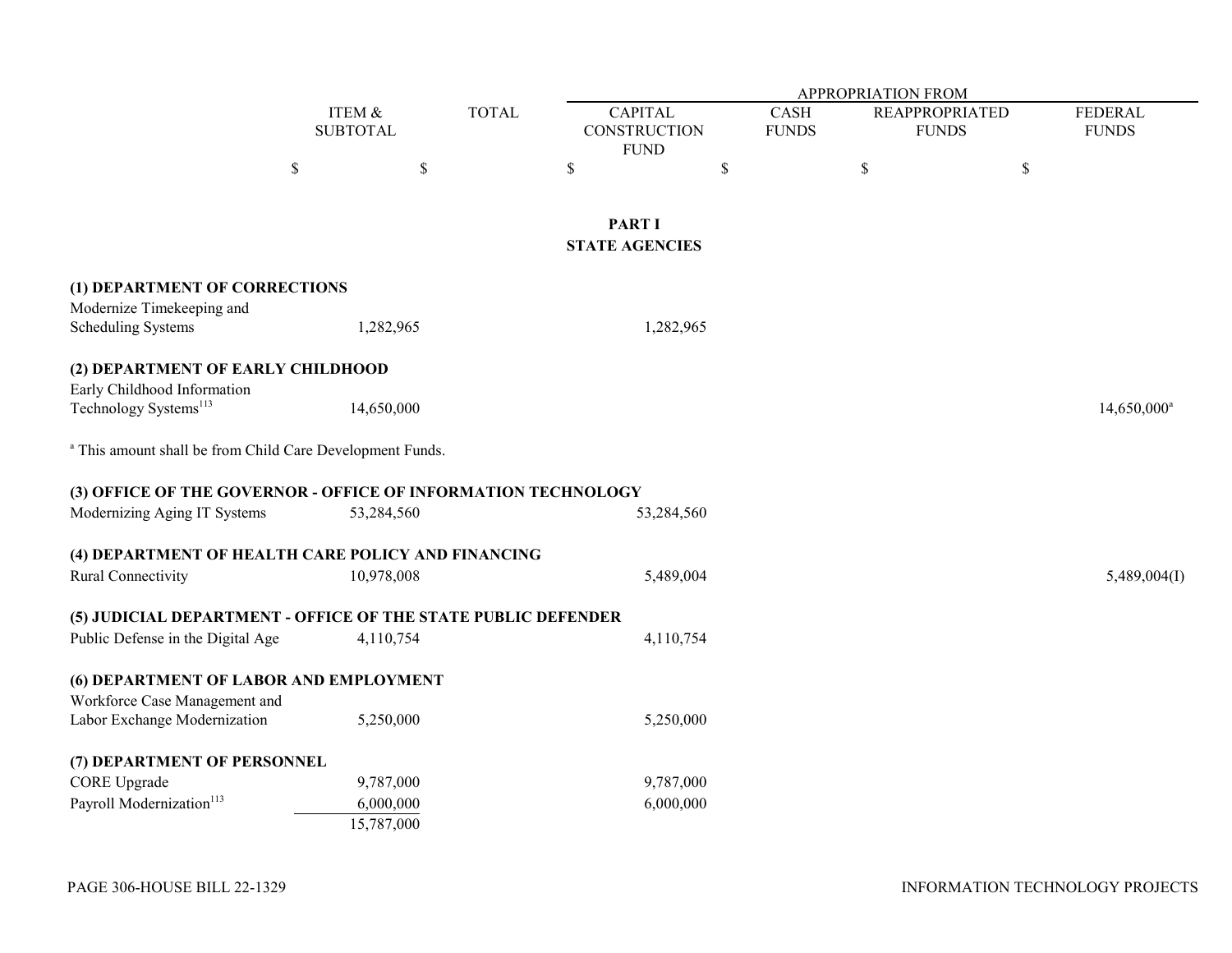|                                                                                                                                                                                                                                                                                                                                                           |                           |            | APPROPRIATION FROM |                                                           |             |                             |                                       |                                |  |  |
|-----------------------------------------------------------------------------------------------------------------------------------------------------------------------------------------------------------------------------------------------------------------------------------------------------------------------------------------------------------|---------------------------|------------|--------------------|-----------------------------------------------------------|-------------|-----------------------------|---------------------------------------|--------------------------------|--|--|
|                                                                                                                                                                                                                                                                                                                                                           | ITEM &<br><b>SUBTOTAL</b> |            | <b>TOTAL</b>       | <b>CAPITAL</b><br>CONSTRUCTION<br><b>FUND</b>             |             | <b>CASH</b><br><b>FUNDS</b> | <b>REAPPROPRIATED</b><br><b>FUNDS</b> | <b>FEDERAL</b><br><b>FUNDS</b> |  |  |
|                                                                                                                                                                                                                                                                                                                                                           | $\$$                      | \$         |                    | \$                                                        | $\mathbb S$ | $\mathbb S$                 |                                       | \$                             |  |  |
| (8) DEPARTMENT OF PUBLIC HEALTH AND ENVIRONMENT<br><b>Stationary Sources Solution</b>                                                                                                                                                                                                                                                                     |                           |            |                    |                                                           |             |                             |                                       |                                |  |  |
| Modernization                                                                                                                                                                                                                                                                                                                                             | 4,099,148                 |            |                    | 4,099,148                                                 |             |                             |                                       |                                |  |  |
| (9) DEPARTMENT OF STATE<br>Money in Politics System                                                                                                                                                                                                                                                                                                       |                           | 1,610,000  |                    | 1,610,000                                                 |             |                             |                                       |                                |  |  |
|                                                                                                                                                                                                                                                                                                                                                           |                           |            | 111,052,435        |                                                           |             |                             |                                       |                                |  |  |
| <b>TOTALS PART I</b><br>(STATE AGENCIES)                                                                                                                                                                                                                                                                                                                  |                           |            | \$111,052,435      | \$90,913,431                                              |             |                             |                                       | \$20,139,004                   |  |  |
|                                                                                                                                                                                                                                                                                                                                                           |                           |            |                    | <b>PART II</b><br><b>INSTITUTIONS OF HIGHER EDUCATION</b> |             |                             |                                       |                                |  |  |
| (1) DEPARTMENT OF HIGHER EDUCATION<br>(A) Adams State University, Fort Lewis College, and Western Colorado University                                                                                                                                                                                                                                     |                           |            |                    |                                                           |             |                             |                                       |                                |  |  |
| Digital Transformation Initiative<br>for Rural Higher Education                                                                                                                                                                                                                                                                                           |                           | 15,721,200 |                    |                                                           |             | 15,721,200 <sup>a</sup>     |                                       |                                |  |  |
| a Of this amount, \$15,563,988 shall be from the Revenue Loss Restoration Cash Fund created in Section 24-75-227 (2)(a), C.R.S., and \$157,212 shall be one-third from Adams State<br>University institutional reserves, one-third from Fort Lewis College institutional reserves, and one-third from Western Colorado University institutional reserves. |                           |            |                    |                                                           |             |                             |                                       |                                |  |  |
| (B) Colorado Northwestern Community College, Lamar Community College, Morgan State Community College, Northeastern Junior College, Otero College, and Trinidad<br><b>State College</b>                                                                                                                                                                    |                           |            |                    |                                                           |             |                             |                                       |                                |  |  |
| Rural College Consortium for IT<br>Infrastructure                                                                                                                                                                                                                                                                                                         |                           | 8,627,000  |                    | 8,627,000                                                 |             |                             |                                       |                                |  |  |
| (C) Colorado School of Mines<br>Re-envisioning Mines ERP and SIS                                                                                                                                                                                                                                                                                          |                           | 2,543,000  |                    | 2,304,000                                                 |             | $239,000^a$                 |                                       |                                |  |  |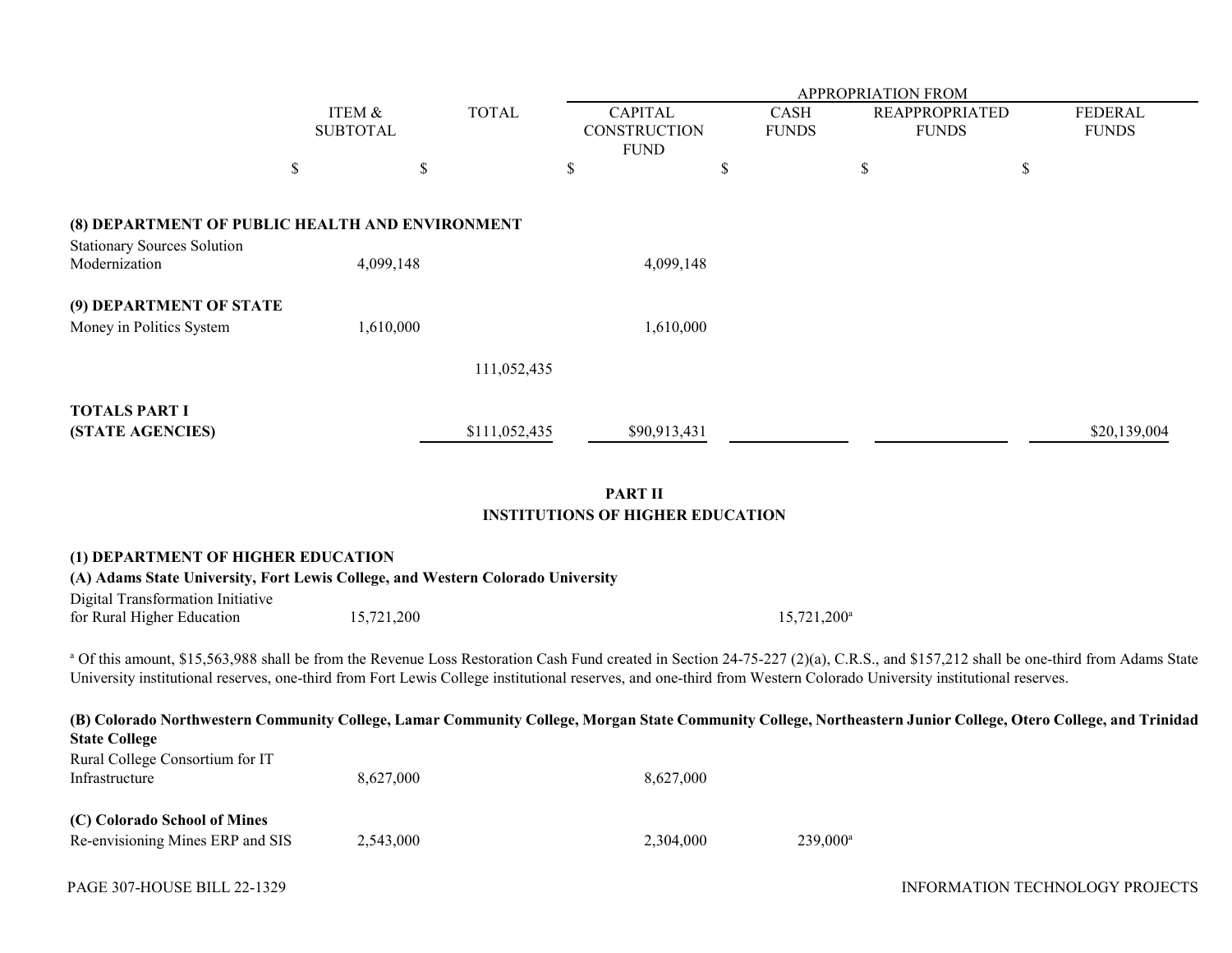|                                                                                                                                                                                          |      | ITEM &<br><b>SUBTOTAL</b> |  | APPROPRIATION FROM                            |             |                             |                                       |                                |  |  |
|------------------------------------------------------------------------------------------------------------------------------------------------------------------------------------------|------|---------------------------|--|-----------------------------------------------|-------------|-----------------------------|---------------------------------------|--------------------------------|--|--|
|                                                                                                                                                                                          |      |                           |  | <b>CAPITAL</b><br>CONSTRUCTION<br><b>FUND</b> |             | <b>CASH</b><br><b>FUNDS</b> | <b>REAPPROPRIATED</b><br><b>FUNDS</b> | <b>FEDERAL</b><br><b>FUNDS</b> |  |  |
|                                                                                                                                                                                          | $\$$ | $\mathbb{S}$              |  | \$                                            | $\mathbb S$ |                             | $\mathbb S$                           | \$                             |  |  |
| <sup>a</sup> This amount shall be from an institutional capital reserves account.                                                                                                        |      |                           |  |                                               |             |                             |                                       |                                |  |  |
| (D) Colorado State University<br>Upgrade Network Hardware                                                                                                                                |      | 1,137,120                 |  |                                               | 646,119     | $491,001^a$                 |                                       |                                |  |  |
| <sup>a</sup> This amount shall be from student technology fees, Provost funding from the Education and General budget, and departmental funding from department base budget allocations. |      |                           |  |                                               |             |                             |                                       |                                |  |  |
| (E) Colorado State University - Pueblo<br>Communication Systems Upgrade                                                                                                                  |      | 457,829                   |  |                                               | 457,829     |                             |                                       |                                |  |  |
| (F) Community College of Aurora<br>Improving Student Access to<br>Technology                                                                                                             |      | 529,915                   |  |                                               | 476,923     | 52,992 <sup>a</sup>         |                                       |                                |  |  |
| <sup>a</sup> This amount shall be from unrestricted institutional reserves.                                                                                                              |      |                           |  |                                               |             |                             |                                       |                                |  |  |
| (G) Community College of Denver<br>Classroom and Conference Room<br>Technology                                                                                                           |      | 1,629,936                 |  |                                               | 1,532,140   | 97,796 <sup>a</sup>         |                                       |                                |  |  |
| <sup>a</sup> This amount shall be from unrestricted institutional reserves.                                                                                                              |      |                           |  |                                               |             |                             |                                       |                                |  |  |
| (H) Metropolitan State University of Denver<br>Reimagining the Campus Digital                                                                                                            |      |                           |  |                                               |             |                             |                                       |                                |  |  |
| Experience<br>Network Infrastructure                                                                                                                                                     |      | 3,685,000                 |  |                                               | 3,350,000   | 335,000 <sup>a</sup>        |                                       |                                |  |  |
| Modernization                                                                                                                                                                            |      | 1,045,000<br>4,730,000    |  |                                               | 795,000     | $250,000^{\circ}$           |                                       |                                |  |  |

a This amount shall be from institution general fund reserves.